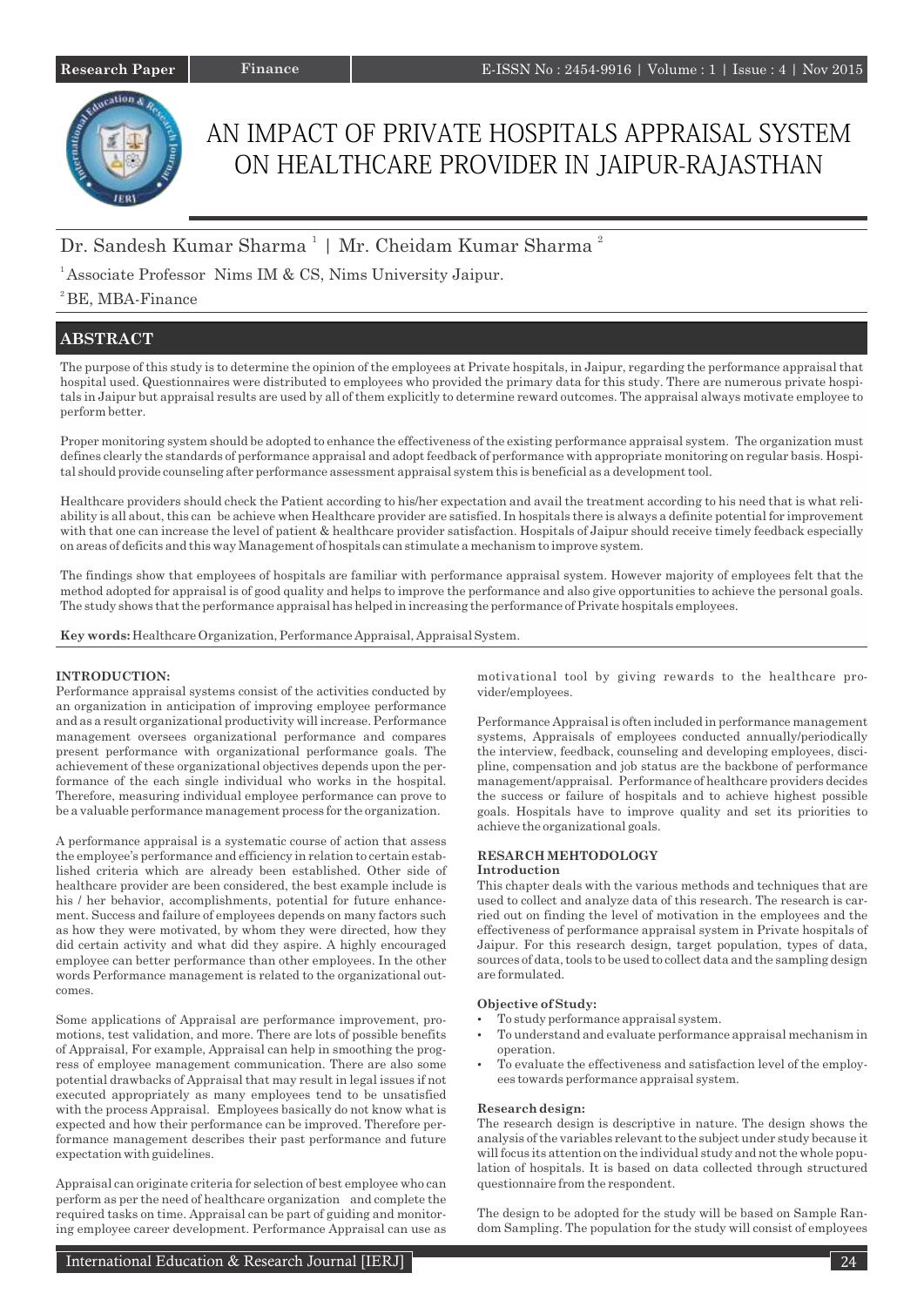in the Private hospitals.

- Sample unit: Private Hospitals of Jaipur Rajasthan
- Sample Size: 60 Employees of Private Hospitals
- **Sampling Procedure:** For the study respondent were selected on the basis of Simple random sampling.

**Target Population:** The study targets the staff of hospitals. Primary data was collected through a questionnaire which is the main source of data and secondary data is used to assist the evaluation. Data collected in the field is tested and results help to write a report upon completion of analysis.

**Source of the data:** The study requires both primary and secondary data. Primary Data is collected Through Questionnaires and Interviews. Secondary Source of data is Direct Observation, Research Articles, Books, Library and Internet; Secondary data were used to analyze the primary data in light of real world situations.

**Analysis of Data:** The data were analyzed with the help of statistical tools and techniques. The data presentation tools used are Bar charts, and Graphs etc.

#### **Limitation of Study:**

- The study is confined to Private Hospital only.
- The interpretations and recommendations are merely applicable to the hospital.
- Sample size is restricted to 60 respondents.
- Time constraints and financial constraints.
- Some information is confidential.

#### **DATA ANALYSIS & INTERPRETATION:**

The primary data is collected with the help of questionnaire; represent many essentials findings about the performance appraisal system of private hospitals. Most of the employees are aware with the performance appraisal system of organization. They are aware of the objectives the performance appraisal system. Most of the hospitals have performance appraisal committee which oversees the overall performance of the employees and according to their performance; employees are promoted on the seniority cum merit basis. The first question which is asked from the employees is that are you aware about the performance appraisal system bout 95% employees are aware about the performance appraisal system of hospitals

Performance appraisal system in hospitals helps to some extent identifies the training needs for employees. The question which is asked from healthcare providers is regarding the issue like career planning and succession planning a part of Hospital policy the reply from employees as shown in Pie Figure represents that 65% employees assume that company policy consists issues like career planning and succession planning, while 15% employees assume that company does not consist such kind of policies in their master policy plan and 20% employees have no idea about these issues.



#### **DO YOU RATE THE OVERALL ASSESSMENT OF PERFOR-MANCE APPRAISAL**

Performance appraisal system in private hospital helped the employees to improve their performance next question asked is do you think that performance Appraisal help to provide an atmosphere where all are encouraged to share one another burden. Interpretation of this question is as shown in Pie chart is about 75% employees assume that

## Research Paper 1 1 1 1 1 2015

performance appraisal system encourages sharing one another burden and only 25% say no to this question



#### **PERFORMANCE APPRAISAL HELP TO PROVIDE AN ENCOURAGING ATMOSPHERE**

In Private hospitals of Jaipur organizational performances targets are achieved by the performance appraisal system, the question which is asked is hospitals performances targets are achieved by the performance appraisal system the Pie chart shows that about 75% employees were agree strongly with this statement and the rest of the employees either agree or not decided with this statement.



#### **TARGET OF HOSPITALS IS ACHIEVED THROUGH THE PERFORMANCE APPRAISAL**

The performance appraisal system consists or linked with promotional policy. It has the issue like career planning and succession planning and it helps employees to get increment in their salary according to their performance, it acts as motivation for employees in hospital to improve their performance. Performance appraisal system of hospitals helps employees in aligning their goals this system is beneficial as a development tool.

#### **DISCUSSION:**

A number of findings emerged from this study; one of the major reasons for the utilization of performance appraisals is to improve the performance of employee. The researchers have examined how appraisal inspire the healthcare provider behavior and motivate them for improvement of organization. For instance, using a traditional social psychological framework, (Struthers, Weiner and Allred, 1998) found that whether individuals opted for consoling, reprimanding, transferring or demoting. Employee appraisal is a crucial component for any healthcare organization, employee's performance; employees' participation will improve the standards, not just satisfy but motivate the employee. Employee participation means workers self evaluation and both ways communication vertical and horizontal possess a significant role in this process.

Few studies have examined whether a similar set of relationships hold for other staff, but studies of coordination and communication have focused on healthcare providers of hospitals. Coordination between healthcare providers play a significant role for betterment, and previous researches also found that "conflict management, including communication, problem solving and leadership, combined with a patient orientation" were positively related to quality of patient